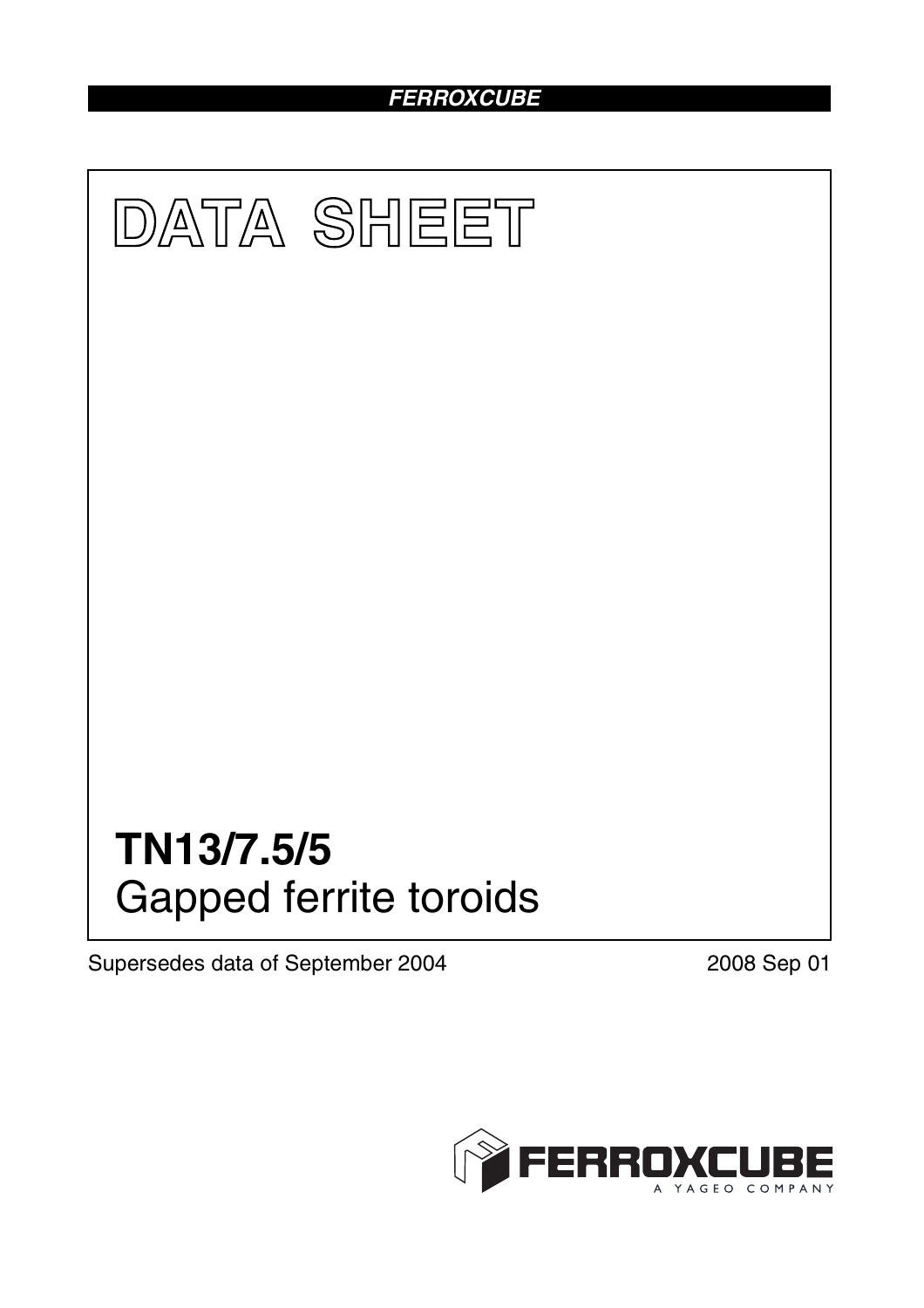# Gapped ferrite toroids TN13/7.5/5

# **RING CORES (TOROIDS)**

# **Effective core parameters**

| <b>SYMBOL</b>           | <b>PARAMETER</b> | <b>VALUE</b>  | <b>UNIT</b>     |
|-------------------------|------------------|---------------|-----------------|
| $\Sigma(I/A)$           | core factor (C1) | 2.46          | $mm-1$          |
| $V_{e}$                 | effective volume | 368           | mm <sup>3</sup> |
| $\mathsf{I}_\mathsf{e}$ | effective length | 30.1          | mm              |
|                         | effective area   | 12.2          | mm <sup>2</sup> |
|                         | mass of core     | $\approx$ 1.8 | g               |

### **Coating**

The cores are coated with polyamide 11 (PA11), flame retardant in accordance with *"UL 94V-2"*; UL file number E 45228 (M).

The colour is white.

Maximum operating temperature is 160 °C.

### **Isolation voltage**

DC isolation voltage: 1500 V. Contacts are applied on the edge of the ring core, which is also the critical point for the winding operation.

### **Ring core data**



| <b>GRADE</b>     | $A_L^{(1)}$<br>(nH) | μe            | <b>TYPE NUMBER</b> |
|------------------|---------------------|---------------|--------------------|
| 3C <sub>20</sub> | $40 \pm 15\%$       | $\approx 90$  | TN13/5-3C20-A40    |
|                  | $56 \pm 15\%$       | $\approx$ 125 | TN13/5-3C20-A56    |
|                  | $67 \pm 15\%$       | $\approx$ 147 | TN13/5-3C20-A67    |
|                  | $72 \pm 15\%$       | $\approx$ 160 | TN13/5-3C20-A72    |
|                  | $79 \pm 15\%$       | $\approx$ 173 | TN13/5-3C20-A79    |

#### **Note**

1. Winding equally distributed over the circumference.

#### **Properties of cores under power conditions**

|                  | B (mT) at                                        | CORE LOSS (W) at                                |                                                 |  |
|------------------|--------------------------------------------------|-------------------------------------------------|-------------------------------------------------|--|
| <b>GRADE</b>     | $H = 1200$ A/m;<br>$f = 10$ kHz;<br>$T = 100 °C$ | $f = 100$ kHz;<br>$B = 100$ mT;<br>$T = 100 °C$ | $f = 100$ kHz;<br>$B = 200$ mT;<br>$T = 100 °C$ |  |
| 3C <sub>20</sub> | ~100                                             | $\leq 0.033$                                    | $\leq 0.22$                                     |  |